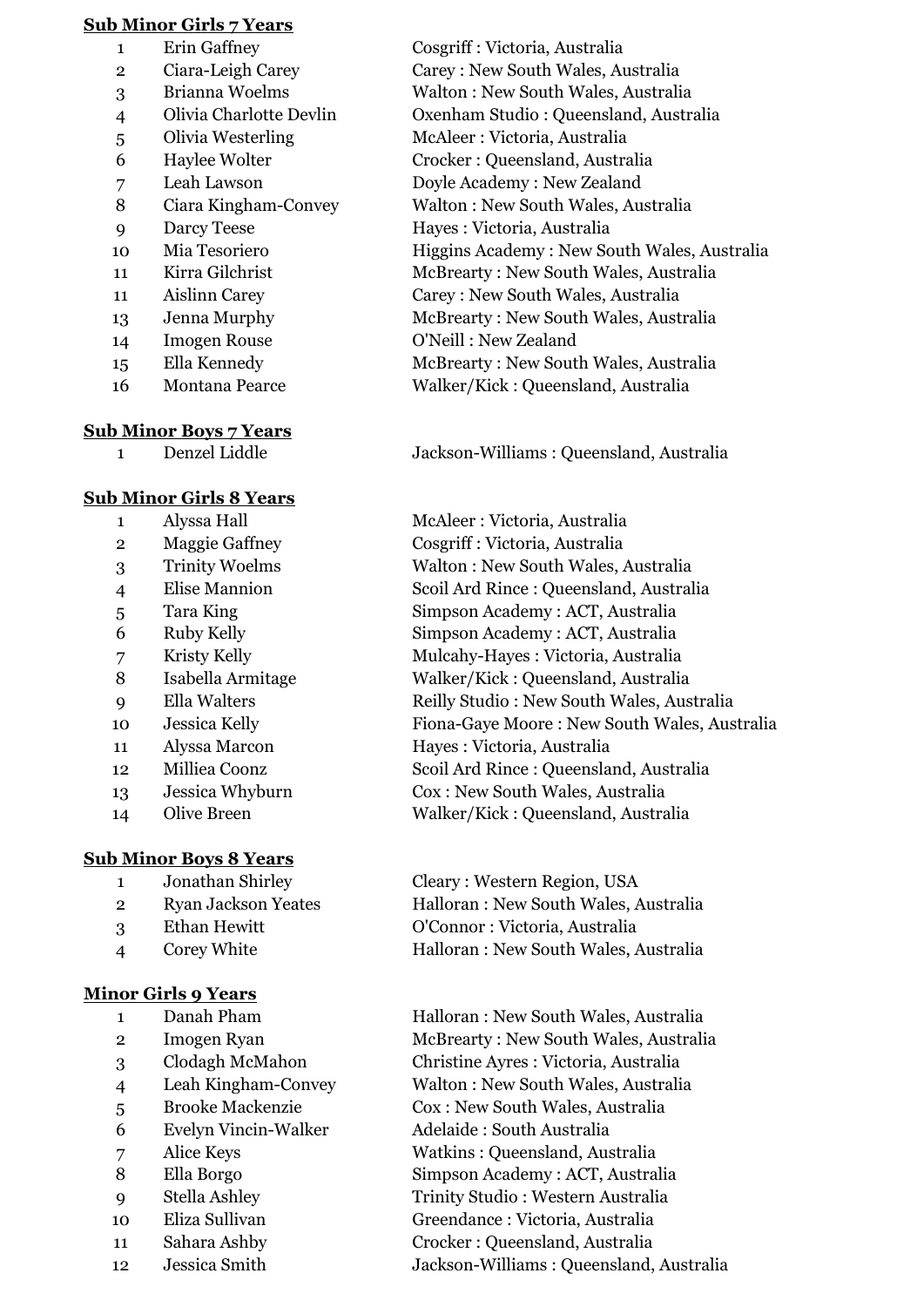- 
- 

#### **Minor Boys 9 Years**

- 
- 
- 

#### **Minor Girls 10 Years**

- 
- 
- 
- 
- 
- 
- 
- 
- 
- 
- 
- 
- 
- 
- 
- 
- 

#### **Minor Boys 10 Years**

- 
- 
- 
- 
- 

#### **Junior Girls 11 Years**

- 
- 
- 
- 
- 
- 
- 
- 
- 
- 
- 
- 
- 
- 
- 
- 
- 
- 
- 
- 
- 

 Imogen Tyson CM Dance : Queensland, Australia Amelia Sullivan O'Neill : New Zealand

 Conor Haigh Cosgriff : Victoria, Australia Dante Holdsworth Crocker : Queensland, Australia Jack Carey Carey : New South Wales, Australia

 Bridey Lobb Scoil Rince Kilmurray : Victoria, Australia 2 Aillie Russell McBrearty : New South Wales, Australia Keely O'Grady Doyle Academy : New Zealand Olivia Kennedy Halloran : New South Wales, Australia Alana Curran - Jones Halloran : New South Wales, Australia Ashleigh Kelly Fiona-Gaye Moore : New South Wales, Australia Connie Sutton McBrearty : New South Wales, Australia Eleftheria Stoubidis Fiona-Gaye Moore : New South Wales, Australia Erin Browne Halloran : New South Wales, Australia 10 Claire King Newry Studio : South Australia Olivia Maljevac Dwyer-Whelan : New South Wales, Australia Heather Wright O'Neill : New Zealand Kate Edgar Scoil Ard Rince : Queensland, Australia Clare Kelly Mulcahy-Hayes : Victoria, Australia Ciana O'Neill Mayne Irish Dance : Victoria, Australia Tara Wilkinson Scoil Ard Rince : Queensland, Australia Ayla Watkins Eire Dance Australia : Queensland, Australia

 Liam McWeeney Walton : New South Wales, Australia Lachlan Moroney WA Academy : Western Australia Tim Robinson WA Academy : Western Australia Griffyn Ryan WA Academy : Western Australia Zachariah Alkhousi Walker/Kick : Queensland, Australia

 Kahli Gilchrist McBrearty : New South Wales, Australia Louise Hewitt O'Connor : Victoria, Australia Melina Liddle Jackson-Williams : Queensland, Australia Angelique Shaw Shaw : Queensland, Australia Sally McGavock Liz Gregory : ACT, Australia Thea Grech Mulcahy-Hayes : Victoria, Australia Brea Merison Scoil Ard Rince : Queensland, Australia Ellie Barbagallo Q.I.A. Dancers : Queensland, Australia Grace Reid Halloran : New South Wales, Australia Shannon Gerrard Scoil Rince Tir An Oir : ACT, Australia Claudia Balogh Simpson Academy : ACT, Australia Caitlin Hanley-Smith Cosgriff : Victoria, Australia Ella Masterson Walker/Kick : Queensland, Australia Roisin Hayes Halloran : New South Wales, Australia Lily Pierson O'Neill : New Zealand Mikayla White Halloran : New South Wales, Australia Talia Koch Cleary : Western Region, USA Isobel Ashley Trinity Studio : Western Australia Kaitlin Weeks Scoil Rince Ni Piobaire : New South Wales, Aust Sophie Williams Doyle Academy : New Zealand Cara Bedford Eire Dance Australia : Queensland, Australia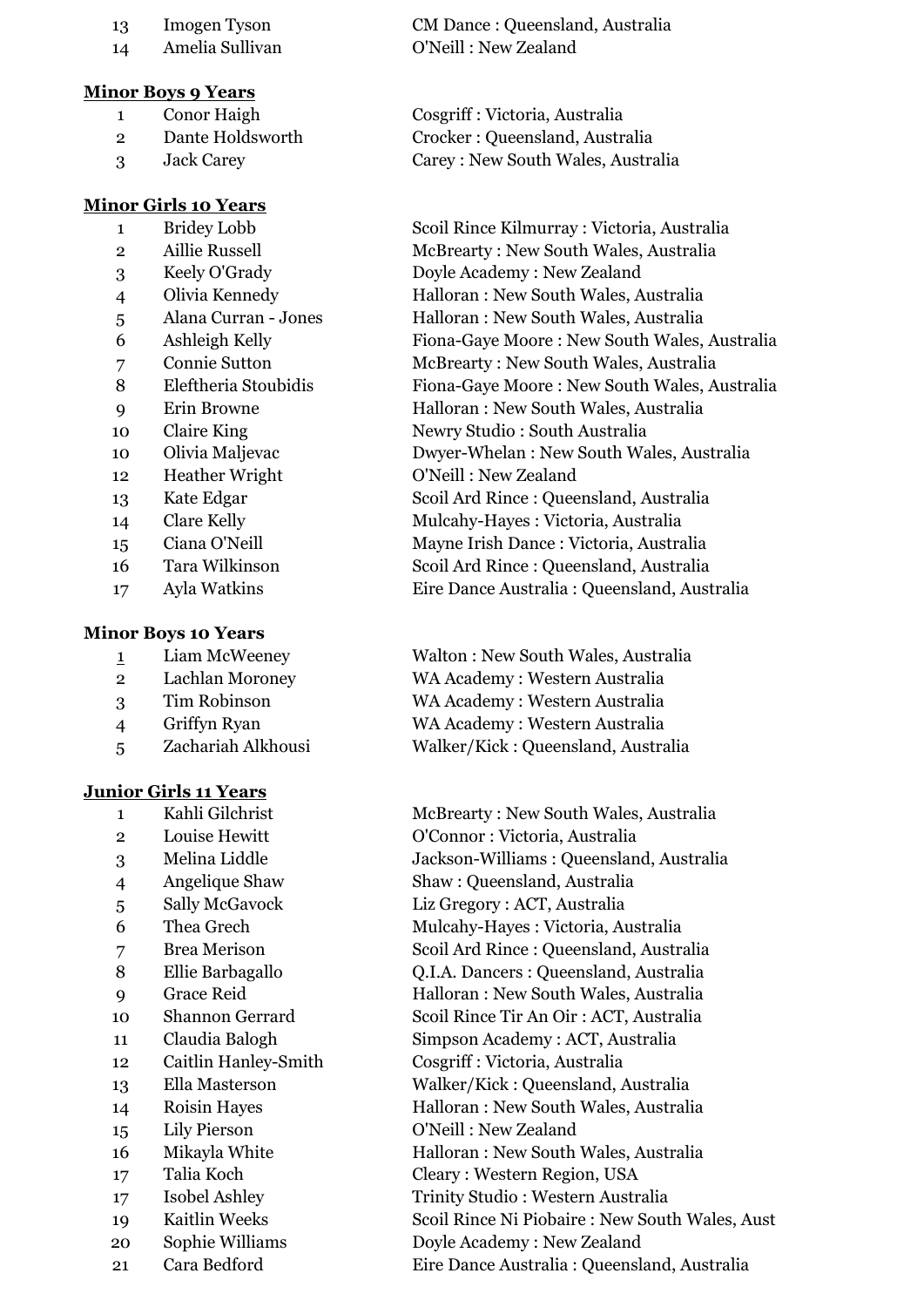- 
- 
- 
- 
- 

## **Junior Boys 11 Years**

- 
- 
- 
- 
- 
- 
- 
- 

## **Junior Girls 12 Years**

- 
- 
- 
- 
- 
- 
- 
- 
- 
- 
- 
- 
- 
- 
- 
- 
- 

## **Junior Boys 12 Years**

- 
- 
- 
- 

## **Intermediate Girls 13 Years**

- 
- 2 Taylah Attwell-Gill Miller : South Australia
- 
- 
- 
- 
- 
- 
- Annabelle Rouse O'Neill : New Zealand
- 
- 
- 
- 
- 

 Isabelle Chui Jackson-Williams : Queensland, Australia Brooke Hill Jackson-Williams : Queensland, Australia 24 Tara Collis Trinity Studio : Western Australia Phoebe Ellis McGrath : ACT, Australia Keira Donaghy Walker/Kick : Queensland, Australia

 Liam Costello Scoil Rince Creer : New South Wales, Australia Jonathan Shaw Shaw : Queensland, Australia Patrick Gaffney Cosgriff : Victoria, Australia Anthony Mitchell McAleer : Victoria, Australia Jack Meimaris Crocker : Queensland, Australia Adam Robinson WA Academy : Western Australia Andy Carter Carey : New South Wales, Australia 8 Joseph Pike McGrath : ACT, Australia

 Ashling Munro Halloran : New South Wales, Australia Jessica Hogan Miller : South Australia Ciara Walshe Doyle Academy : New Zealand Christina O'Connor Dwyer-Whelan : New South Wales, Australia Danae Moore Fiona-Gaye Moore : New South Wales, Australia Trinity Ryan WA Academy : Western Australia Hannah Walker Kent Simpson Academy : ACT, Australia Nancy Holohan Kavanagh : Western Australia 8 Kyra Atherton McBrearty : New South Wales, Australia Colette Blake Scoil Ard Rince : Queensland, Australia McCawley Jordan Liz Gregory : ACT, Australia Sophie Liang Scoil Ard Rince : Queensland, Australia Jenna Jordan WA Academy : Western Australia Kathleen O'Leary Mulcahy-Hayes : Victoria, Australia Abigail Loxley Scoil Ard Rince : Queensland, Australia Caitlin Carr Crocker : Queensland, Australia Eilish Riley O'Neill : New Zealand

 Joseph Mitchell McAleer : Victoria, Australia Elliot Sutton McBrearty : New South Wales, Australia Liam Hartley Q.I.A. Dancers : Queensland, Australia Samuel Barnes Watkins : Queensland, Australia

1 Ella Bird Miller : South Australia Emer McGing Cosgriff : Victoria, Australia Holly Lawson Doyle Academy : New Zealand Niamh Gallagher Halloran : New South Wales, Australia Lara Haynes Simpson Academy : ACT, Australia Kirrily Dowsett O'Connor : Victoria, Australia Hannah Kim Shealagh Kay-Hallissey : Christchurch, NZ Kristina Missios Hayes : Victoria, Australia Greer Hutchison Scoil Ard Rince : Queensland, Australia Madeleine Howe Cosgriff : Victoria, Australia Roisin Bolwell Halloran : New South Wales, Australia 14 Tahlia Eichler Howe: South Australia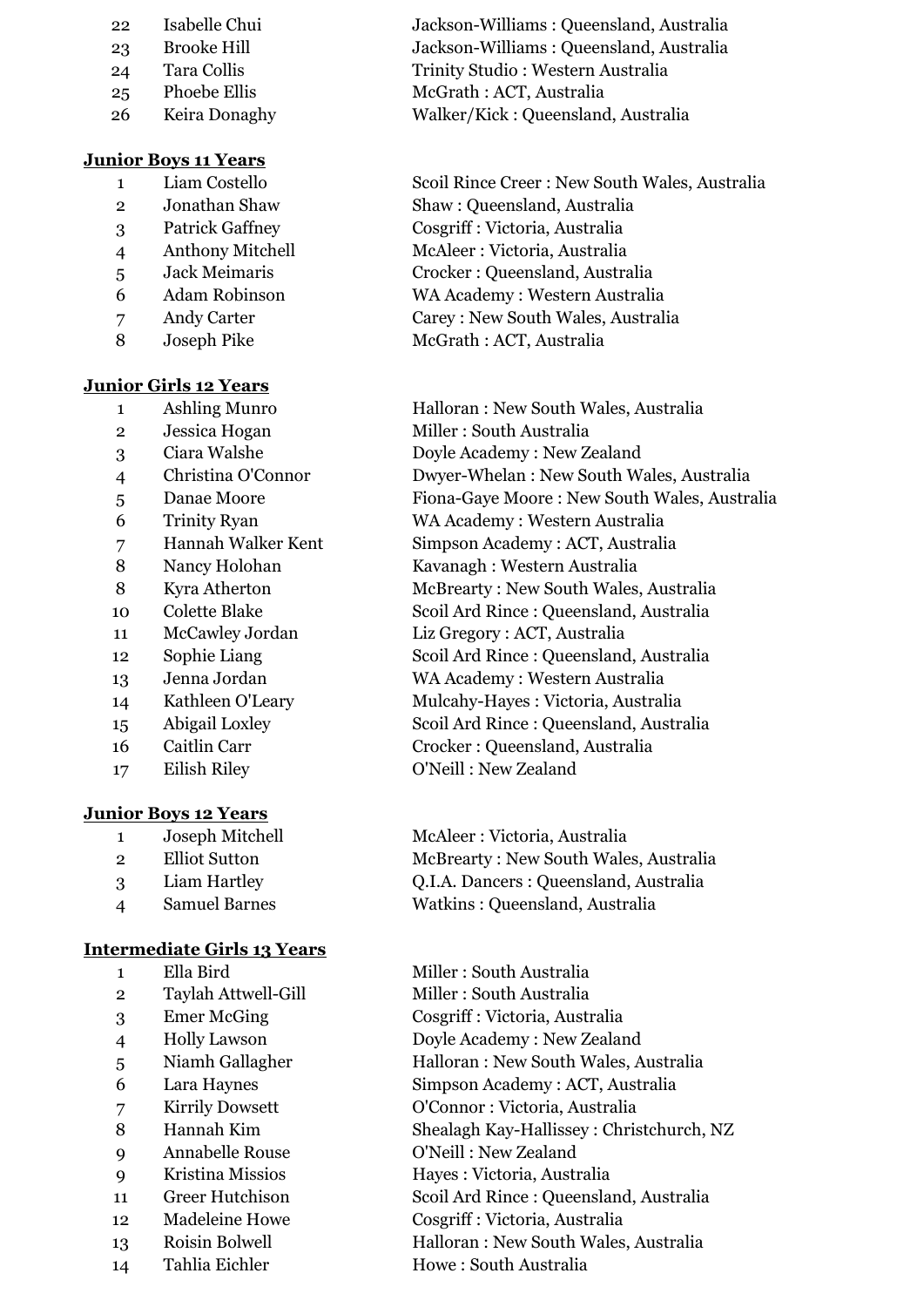- 
- 
- 
- 
- 
- 
- 
- 
- 
- 
- 

## **Intermediate Boys 13 Years**

- -
	-

## **Intermediate Girls 14 Years**

- 
- 
- 
- 
- 
- 
- 
- 
- 
- 
- 
- 
- 
- 
- 
- 
- 
- 
- 
- 
- 
- 

## **Intermediate Boys 14 Years**

- 
- 
- 
- 

## **Senior Girls 15 Years**

- 
- 
- 
- Stephanie-Jane Phillips Cosgriff : Victoria, Australia
- 
- 
- 
- 
- Michaela Mason Wollongong : New South Wales, Australia Chanel Wardini Halloran : New South Wales, Australia Tiah Courtney O'Brien : Western Australia Isabel Sullivan O'Neill : New Zealand Molly Bentinck Stokes Doyle Academy : New Zealand Claudia Sandstrom Watkins : Queensland, Australia Roisin McHale Cox : New South Wales, Australia Isobel Kanaley Dwyer-Whelan : New South Wales, Australia Jade Abbey Carey : New South Wales, Australia Sinead McKay Q.I.A. Dancers : Queensland, Australia Gabrielle Irving Scoil Rince Creer : New South Wales, Australia
- Mitchell O'Hara Shealagh Kay-Hallissey, Christchurch, NZ Luke Hanson WA Academy : Western Australia Nicholas Bakopoulos-Cooke Fiona-Gaye Moore : New South Wales, Australia

 Isabella Fitzpatrick Halloran : New South Wales, Australia Grace Kelly Walker/Kick : Queensland, Australia Bridie O'Neill Carey : New South Wales, Australia Jasmine Merison Scoil Ard Rince : Queensland, Australia 5 Louise Griffin Miller : South Australia Sophie Kelly Simpson Academy : ACT, Australia Kelanney Davy Simpson Academy : ACT, Australia Michelle Fuller Eire Dance Australia : Victoria, Australia Holly Gibson Halloran : New South Wales, Australia Brittany Pymm WA Academy : Western Australia Alana Chapman Walton : New South Wales, Australia Eliza Bulloch Scoil Ard Rince : Queensland, Australia Brianna Rafferty Watkins : Queensland, Australia Emma Sansone Adelaide : South Australia Manuela Rainsforth McAleer : Victoria, Australia Lizzie Meimaris Crocker : Queensland, Australia Alyssa Hill Jackson-Williams : Queensland, Australia 18 Caragh Hayes Halloran : New South Wales, Australia Chelsea Gibson Doyle Academy : New Zealand Isabelle Geeves Scoil Rince Ni Piobaire : New South Wales Teresa Bolger Oxenham Studio : Queensland, Australia Stephanie Baker Scoil Rince Coiscéim : New South Wales

 Callum McGregor Cosgriff : Victoria, Australia Luke Chaumont Walton : New South Wales, Australia Ethan Kesby Howe : South Australia Kelsey Doyle Crocker : Queensland, Australia

 Niamh Molloy McAleer : Victoria, Australia 2 Maggie Devine Maher : New South Wales, Australia Jordan Walter Halloran : New South Wales, Australia Dakota Courtney O'Brien : Western Australia Emily Harmon Dwyer-Whelan : New South Wales, Australia

- Ellen Rafferty Lynagh : Queensland, Australia
- 8 Matilda Finchett Mulcahy-Hayes : Victoria, Australia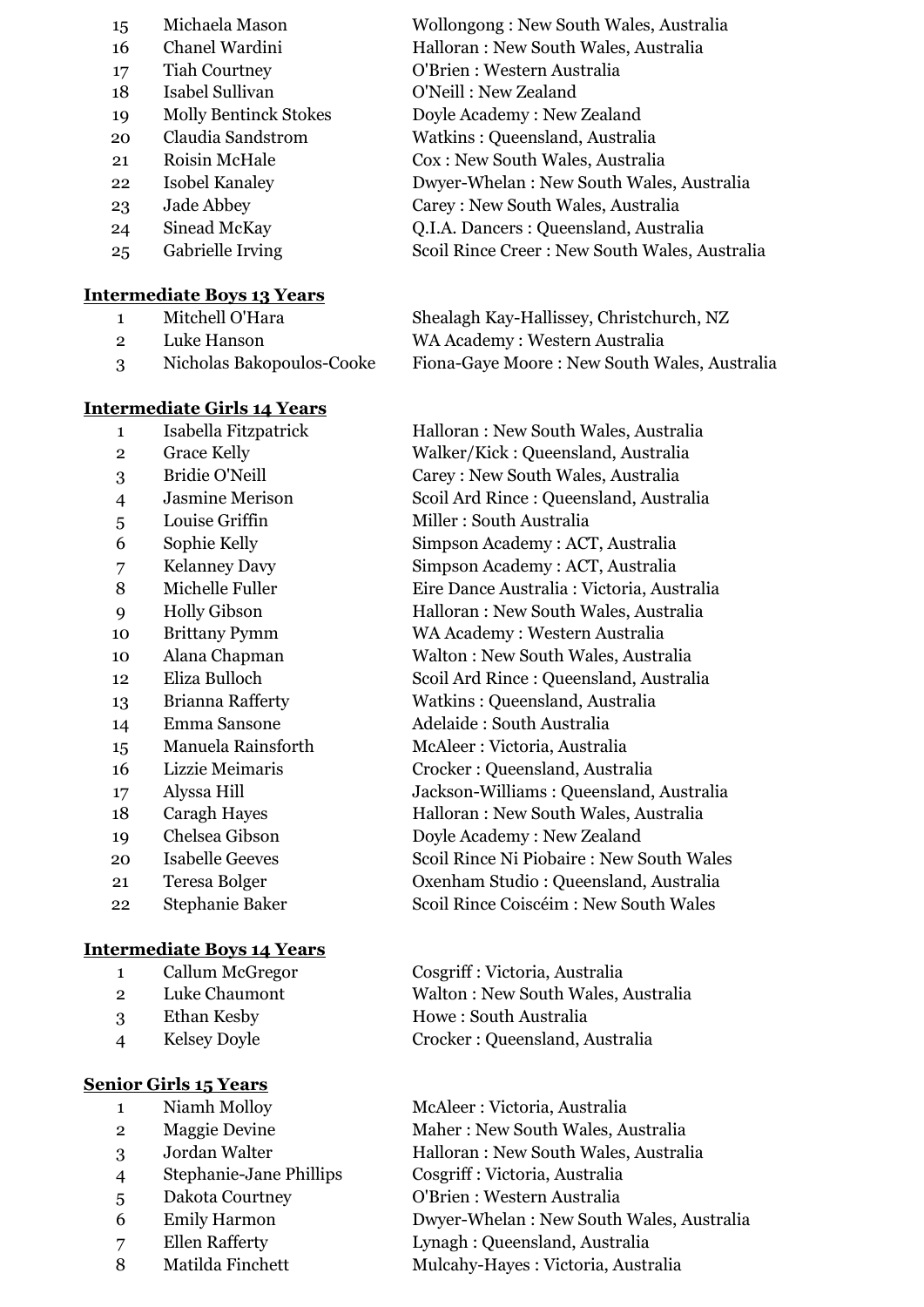| 9  | <b>Brittany Tyson</b>   |
|----|-------------------------|
| 10 | Serena Hendry           |
| 11 | Kiriana McKay           |
| 12 | Bryannah Lodder         |
| 13 | Aimee Chanter           |
| 14 | Sophia Hogg             |
| 15 | Jessica Cathcart        |
| 16 | <b>Kaitlyn Page</b>     |
| 17 | Corinna Dwyer           |
| 18 | Georgia Brooks          |
| 19 | Sinead Podesta          |
| 19 | Alice McCullough        |
| 21 | <b>Bailey Wiltshire</b> |
| 22 | <b>Tori Burgess</b>     |
| 23 | <b>Casey Reilly</b>     |

#### **Senior Boys 15 Years**

- 
- 
- 
- 4 Kieran Attwell-Gill Miller : South Australia
- 
- 

#### **Senior Girls 16 Years**

- 
- 
- 
- 
- 
- Hannah Shackley O'Neill : New Zealand
- 
- 
- 
- 
- 
- 
- 
- 
- 
- 
- 
- 
- 
- 

#### **Senior Boys 16 Years**

- 
- 
- 
- 
- 
- 
- Daniel Mac Mahon Q.I.A. Dancers : Queensland, Australia
- 
- WA Academy : Western Australia Connolly : Auckland, NZ Q.I.A. Dancers : Queensland, Australia Christine Ayres : Victoria, Australia WA Academy : Western Australia O'Sullivan Fox : New Zealand Jessica Cathcart Adelaide : South Australia Howe : South Australia Simpson Academy : ACT, Australia Young : Queensland, Australia Maher : New South Wales, Australia  $Cosgriff$  : Victoria, Australia O'Neill : New Zealand MFK Academy : Queensland, Australia Walker/Kick : Queensland, Australia
- Harry Bartlett Doyle Academy : New Zealand Jonty Moore Fiona-Gaye Moore : New South Wales, Australia Kieran Bryant Halloran : New South Wales, Australia Liam Clark Walker/Kick : Queensland, Australia Benjamin Wright Mount Isa : Queensland, Australia

 Sarah Robinson Fiona-Gaye Moore : New South Wales, Australia Chloe Peirce Scoil Ard Rince : Queensland, Australia Meghan O'Connor Cleary : Western Region, USA Taylor Pymm WA Academy : Western Australia Sharnae Harris Scoil Ard Rince : Queensland, Australia Bridget Leahy McAleer : Victoria, Australia Caoimhe McEnallay Dwyer-Whelan : New South Wales, Australia Sarah Leach Fiona-Gaye Moore : New South Wales, Australia Erin Thornton McCafferty School of Dance : Queensland Sophia Ward Linda Browne : Queensland, Australia Olivia O'Connell Christine Ayres : Victoria, Australia McKenzie Cox Hearn : Queensland, Australia Georgia Carrolan Christine Ayres : Victoria, Australia Shanae Senior Crocker : Queensland, Australia Madeleine Yeaman Scoil Rince Creer : New South Wales, Australia 17 Sharmony Kelly Mulcahy-Hayes : Victoria, Australia Kyra Webb Fiona-Gaye Moore : New South Wales, Australia Aine Fitzpatrick McGrath : ACT, Australia Siobhan Vanooi Dwyer-Whelan : New South Wales, Australia

 Declan Walker Kent Simpson Academy : ACT, Australia Nick Meimaris Crocker : Queensland, Australia Connor Costello Simpson Academy : ACT, Australia Connor Hoy Roberts : South Australia Jay Drew Eire Dance Australia : Queensland, Australia Marcus Mc Eleavey Jackson-Williams : Queensland, Australia

Charlie Sandstrom Watkins : Queensland, Australia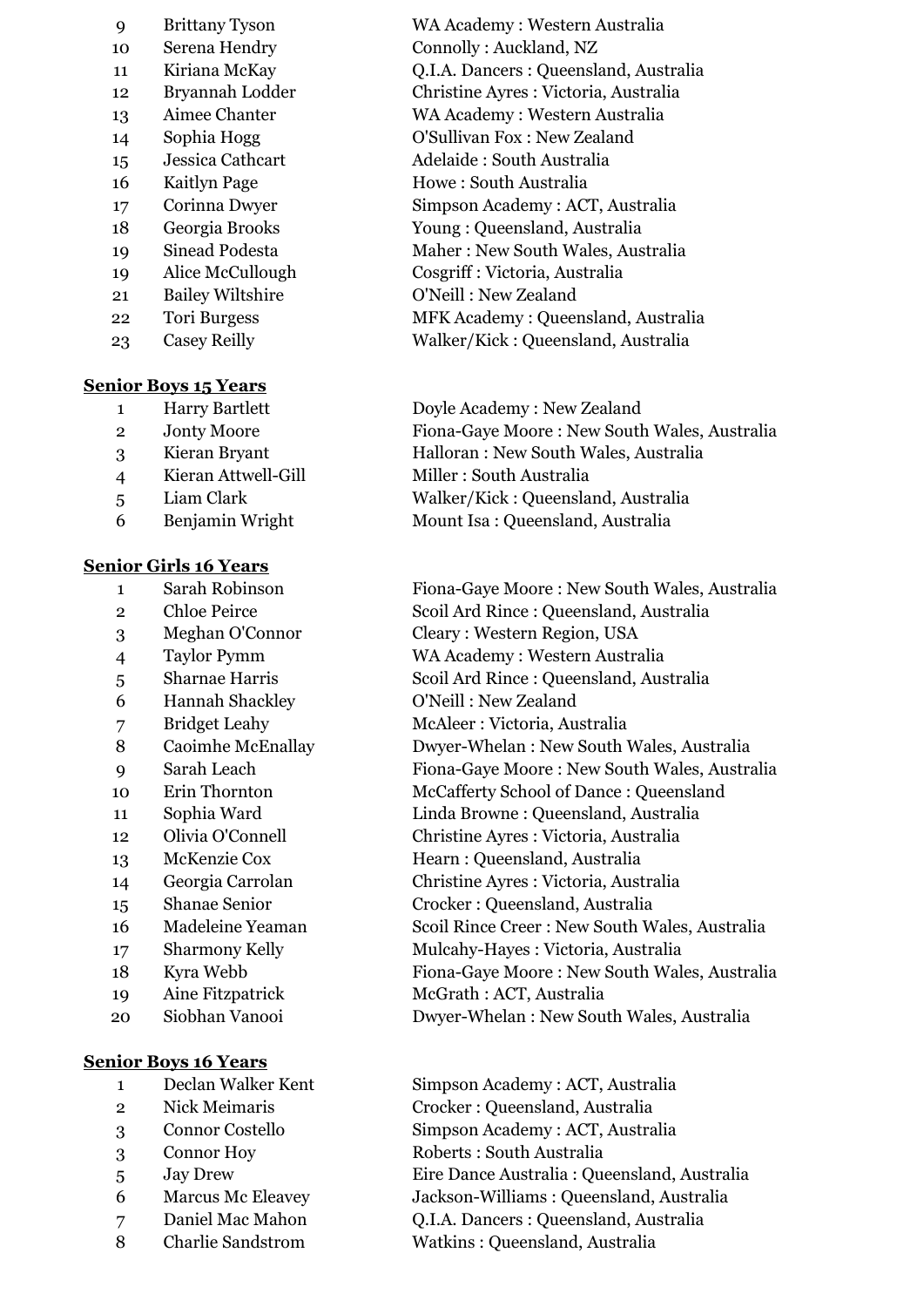#### **Junior Ladies 17 Years**

- 
- 
- 
- 
- 
- 
- 
- 
- 
- 
- 
- 
- 
- 
- Alysse Kaiserseder Howe : South Australia
- 

## **Junior Men 17 Years**

## **Junior Ladies 18 Years**

- 
- 
- 
- 
- 
- 
- 
- 
- 
- 
- 
- 
- 
- 
- 
- 
- 
- 
- 
- 
- 
- 

## **Junior Men 18 Years**

- 
- 
- 
- 

## **Ladies 19 Years**

- 
- 
- 

 Alexandra La Sala Mulcahy-Hayes : Victoria, Australia Adele Mc Eleavey Jackson-Williams : Queensland, Australia Brittany McBride McAleer : Victoria, Australia Carrie Vaughey Crocker : Queensland, Australia Natasha Singh Liz Gregory : ACT, Australia Chloe Lenders McAleer : Victoria, Australia 7 Kelsey Tonkin Adelaide : South Australia Alanna Chaumont Walton : New South Wales, Australia Tyler Watkins Watkins : Queensland, Australia Sinead Lee O'Sullivan Fox : New Zealand 11 Bonnie Parfitt McGrath : ACT, Australia Hannah Wass Walker/Kick : Queensland, Australia Cienna Jewell Scoil Ard Rince : Queensland, Australia Chloe Tabone Mayne Irish Dance : Victoria, Australia Alanna Bedford Eire Dance Australia : Queensland, Australia Roisin Finnegan Scoil Rince Ni Piobaire : New South Wales

James Iorfino Halloran : New South Wales, Australia

 Morgan Crammond Halloran : New South Wales, Australia Olivia Lloyd Lynagh : Queensland, Australia Lauren Meredith Simpson Academy : ACT, Australia Sarah Wallace Christine Ayres : Victoria, Australia 5 Shaelli Kelly Mulcahy-Hayes : Victoria, Australia Tayla Kenyon O'Neill : New Zealand Elleanor Purser WA Academy : Western Australia 8 Catherine Keys Watkins : Queensland, Australia Tara Fitzgerald Halloran : New South Wales, Australia Emma McCormack Adelaide Academy : South Australia Ceridwen Radcliffe Liz Gregory : ACT, Australia Monique Mahoney Oxenham Studio : Queensland, Australia Megan Palmer Liz Gregory : ACT, Australia Hayley Cannon Reilly Studio : New South Wales, Australia Olivia Mortimer Connolly : Auckland, New Zealand Aislinn Podesta Maher : New South Wales, Australia Megan Bittner Watkins : Queensland, Australia Carole Donaghy Walker/Kick : Queensland, Australia Megan Cousins Eireann : Western Australia 20 Lucy Bird Miller : South Australia Georgina Ross Newry Studio : South Australia Courtney Norton Walker/Kick : Queensland, Australia

 Brett Osborne Christine Ayres : Victoria, Australia Patrick Watt Watkins : Queensland, Australia Thomas Hughes Maher : New South Wales, Australia Braden Craven-Griffiths Watkins : Queensland, Australia

 Fiona Shellum Carey Academy : UK Shauna Olsen Scoil Rince Kilmurray : Victoria, Australia Marigold Cousens Dwyer-Whelan : New South Wales, Australia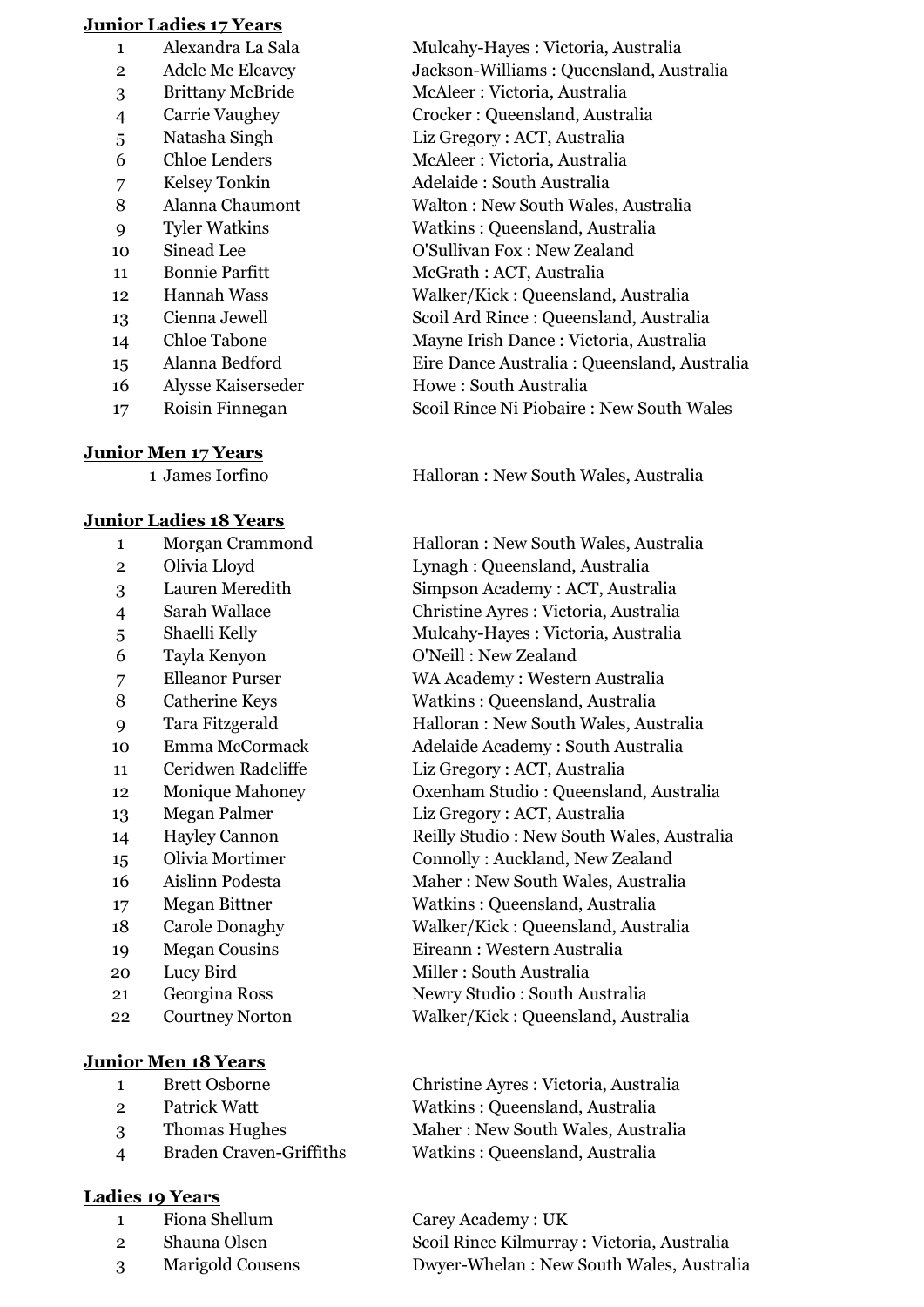| 4  | Emma Reid                |
|----|--------------------------|
| 5  | Hannah King              |
| 6  | Nicole Robinson          |
| 7  | Madelyn Burke            |
| 8  | <b>Blaze Montgomery</b>  |
| 9  | <b>Meagan Carrington</b> |
| 10 | Josie Creighton          |
| 11 | Chloe Wheeler            |
| 12 | Kimberley Anastasio      |
| 13 | Carly Chittendon         |
| 14 | Jessica Carruthers       |
| 15 | Moriah Moylan            |
| 16 | Michelle Byrgiotis       |
| 17 | Shannen Krupa            |
| 18 | <b>Hannah Helbig</b>     |
| 19 | Alexandra Lemon          |
| 20 | Chelsea Tabone           |

#### **Men 19 Years**

| William Bryant |  |
|----------------|--|
|                |  |

## **Senior Ladies 20 to 22 Years**

- 
- 
- 
- 
- 
- 
- 
- 
- 
- 
- 
- 
- 
- 
- 
- 
- 
- 
- 
- 
- 22 Stephanie McGimpsey O'Neill : New Zealand
- 
- 

## **Senior Men 20 to 22 Years**

- 
- 

# **Senior Ladies 23 & Over**

- 
- 
- 

Mulcahy-Hayes : Victoria, Australia Lynagh : Queensland, Australia Fiona-Gaye Moore : New South Wales, Australia Scoil Ard Rince : Queensland, Australia Scoil Ard Rince : Queensland, Australia Cosgriff : Victoria, Australia Walton : New South Wales, Australia Eire Dance Australia : Victoria, Australia 12 Mewry Studio : South Australia Carey : New South Wales, Australia Maher : New South Wales, Australia 0'Hare : Western Australia Mayne Irish Dance : Victoria, Australia WA Academy : Western Australia Newry Studio : South Australia Scoil Rince Ni Piobaire : New South Wales Mayne Irish Dance : Victoria, Australia

Halloran : New South Wales, Australia 2 Nathan Peters Christine Ayres : Victoria, Australia

 Olivia Griffin Butler-Fearon-O'Connor : Western Region, USA Erin McArthur Scoil Rince Kilmurray : Victoria, Australia Jessica Manuel Simpson Academy : ACT, Australia Shannon Dilger O'Neill : New Zealand Alicia Bryant Halloran : New South Wales, Australia Theresa-Marie Shaw Shaw : Queensland, Australia Celia Shawcross Scoil Ard Rince : Queensland, Australia Johanna Daly McAleer : Victoria, Australia Julia Baar Halloran : New South Wales, Australia Hayley Delaney McAleer : Victoria, Australia Teagan McGregor Cosgriff : Victoria, Australia Emma Ahmed O'Sullivan Fox : New Zealand 13 Sophie Parfitt McGrath : ACT, Australia Ashleigh John Doyle Academy : New Zealand Laura Bittner Watkins : Queensland, Australia Kaia Lang Scoil Rince Kilmurray : Victoria, Australia Samantha Dennis Palmer : Tasmania, Australia Lauren Dowsett O'Connor : Victoria, Australia Erin Lenders McAleer : Victoria, Australia Shea Bilton-Gough Bilton Academy : Victoria, Australia Emily Erickson Newry Studio : South Australia Georgia Alfonso Christine Ayres : Victoria, Australia Shae Stirling Jackson-Williams : Queensland, Australia

1 Kain Howden Adelaide : South Australia 2 Adrian Sutton Scoil Rince Ni Piobaire : New South Wales

1 Laura Hannon Simpson Academy : ACT, Australia 2 Carina Young Young : Queensland, Australia 3 Georgia Macdonald Scoil Rince Cashel : South Australia